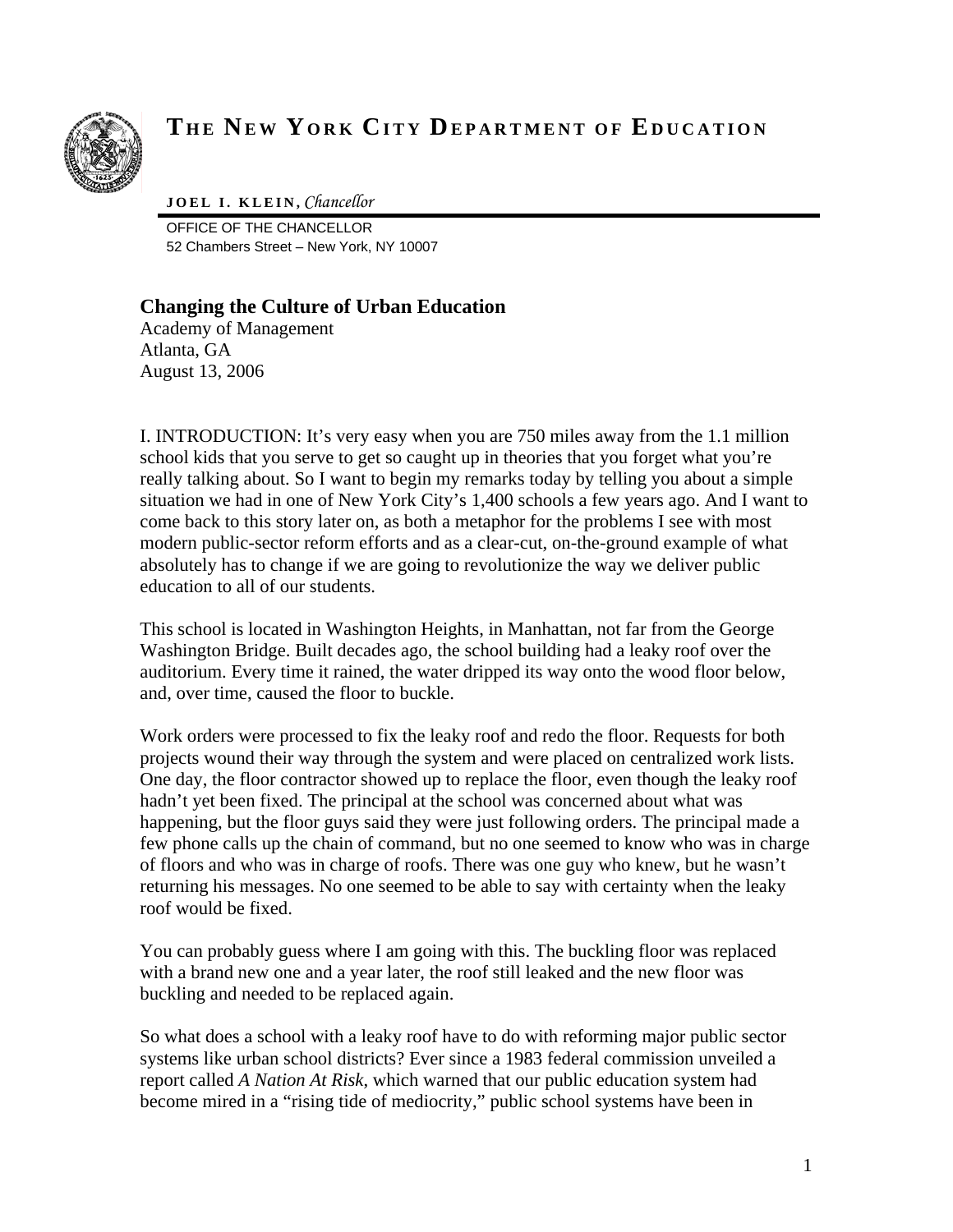constant reform-mode. But, while the tide of mediocrity continues to rise, we've really just been trying out different flooring materials under a leaky roof. We've tried to reform curriculum, teacher certification, pre-school, after school, lunch programs, and just about everything else in the system. Rick Hess at AEI refers to it as the "spinning wheels" of education reform and Professor Charles Payne at Duke called it "So Much Reform, So Little Change." When you get right down to it, in many ways we have tried to reform just about everything but the essence, or the culture, of the system itself.

And it hasn't worked. Despite all this reform, today, throughout our nation, Latino and African American high school students are four years behind their white and Asian peers, in my city, only one in four of our African American and Latino students receive a Regents Diploma, the only diploma endorsed by our state, and American students overall, including our highest performing students, rank far below many of their international peers in math and reading.

We need a different approach.

If we really want the new floor to matter for our students, we obviously need to protect it by fixing the leaky roof. Fixing the roof in the context of education reform involves changing a culture that has inhabited our school systems for decades. It is a culture that claims to be in the business of educating children but puts schools, and the people who work in them, at the bottom of the organizational chart. It is a culture that stifles innovation. It is a culture that seeks to preserve the existing arrangements for the adults who work in the system, and, all too often, it does so at the expense of the kids who most need our schools to work for them.

In my view, we must reverse these self-defeating approaches. In short, if school reform is to succeed, we'll need to go through three major cultural shifts. We will have to evolve from a culture of excuses to a culture of accountability, from a culture of compliance to a culture of performance, and from a culture of uniformity to a culture of differentiation.

Before I turn to the specifics, let me make a broader point that places my remarks in a context that I hope will resonate in an audience like this: What we are doing in New York is about more than a test of whether we can reform our schools. It's a test of our ability to make government work. Most Americans, whatever their political party, will tell you that government has a limited but important role in securing our liberties. Government is responsible for giving every child a decent shot through education, but also protecting people's lives and helping those who are unable to help themselves. Americans believe in a role for government—but they also believe that government too often wastes their money, puts special interests ahead of their interests, and just doesn't do its job well.

I can tell you—having now spent more than a decade in government service—there is much truth to these generalized concerns. But it doesn't have to be this way. The public sector is full of people working hard to do the right thing. What they need is a structure that brings out their best—that liberates their talents and at the same time creates powerful incentives for excellence and consequences for failure. In your world, in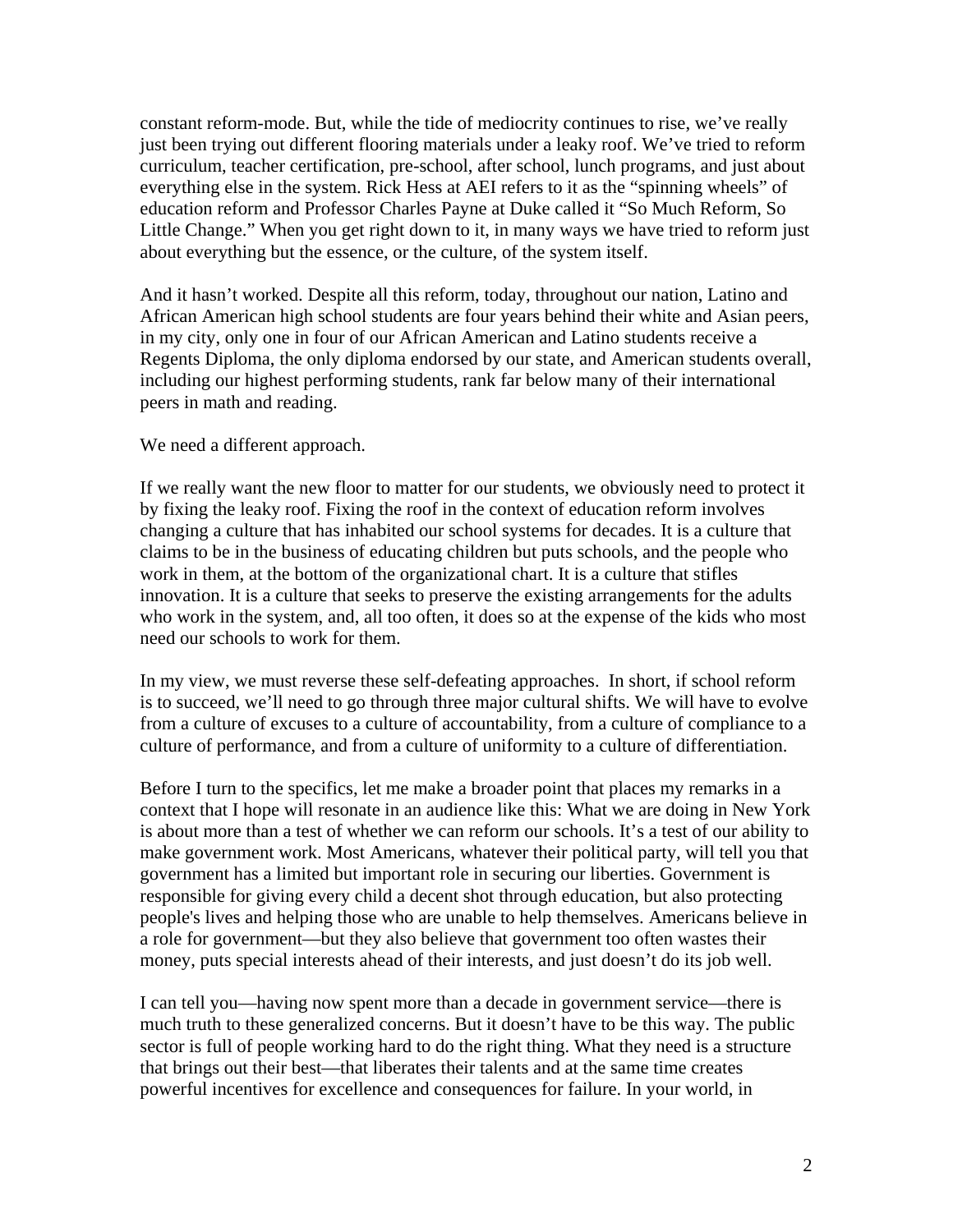business, the marketplace supplies that structure without anyone trying. That's why they call it the invisible hand. But in government, that organizing force is essentially absent today. And that is why government require leadership. And that is what Mayor Michael Bloomberg, a career entrepreneur and businessman, is bringing to government generally—and in education reform specifically—in New York City.

II. CONTEXT: In order to appreciate the magnitude of what we are doing in the nation's largest school system, you have to understand the way things were just a few years ago.

We had a system with 32 community school districts with 32 community school boards and 32 superintendents and so forth. Above them we had a seven-member Board of Education whose members weren't elected by anyone, but rather were appointed by each of our five borough presidents and the mayor. The Board, in turn, would appoint the chancellor. When something went wrong, the local school board would blame the board of education, the board of education would blame the state, the mayor would blame the chancellor, and so on, and so on. We had local school districts that used every reading and math curriculum under the sun. We had 32 budget specialists and 32 reading specialists, and 32 attendance clerks, and so forth. We had a wasteful and duplicative system that was practically designed to make sure no one was held accountable for anything. And the results were not surprising. Test scores were awful; graduation rates were even worse. Year after year, school kids were simply moved along from grade-tograde, often unable to perform basic academic tasks, and therefore not remotely prepared for the world of adult work.

Mayor Bloomberg did something that is extremely rare in the risk-averse world of modern politics, and in doing so, he began the process of changing the culture of our system. In the months immediately after he was elected mayor in 2001, he asked our state legislature to make him accountable for a school system that didn't know what accountability was. Mayor Bloomberg said the schools would serve the students of the city, rather than serving appointed and elected government and school board officials or the employees of the school system.

So the mayor stuck his neck out there and said: "I want to be held accountable for this sprawling, incoherent system. Give me the tools to make change, but evaluate me based on what I accomplish for the city's school kids and hold me accountable for the same." This was a major step in terms of identifying both what was wrong with the old system and what was going to be necessary to produce radical, meaningful change.

Given the chaotic and dysfunctional organizational structure we inherited, our first task was to lock the system down, establish some control, and bring coherence to the system. So, in place of the politically dominated district-driven free-for-all, we established 10 operating regions, each with a sharp focus on instructional leadership. First, we got everyone on the same page in terms of how we were going to instruct students in key subject areas. We adopted a core curriculum in English and math, invested heavily in professional development, set meaningful promotion standards, put literacy and math coaches as well as parent coordinators in every school, paid for many of these changes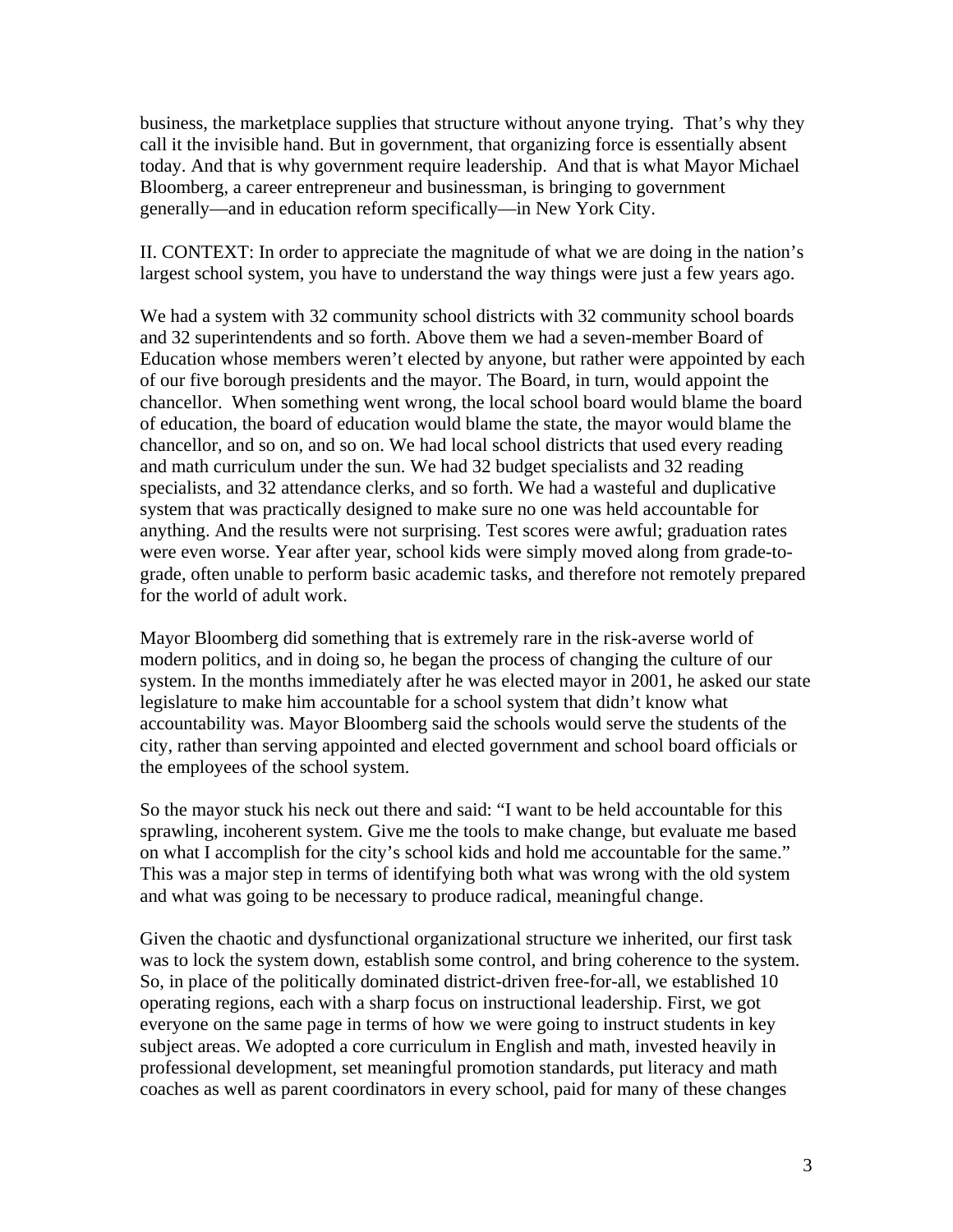with substantial cuts to the bureaucracy, and immediately set our sights on making important changes to our labor agreements and improving the conditions that would be necessary for further reform.

This first step, often referred to as "managed instruction," was something that we have seen in many reform efforts across the country. It involves things like setting standards, creating curriculums, and instituting central testing and assessment programs.

This work, while not sufficient, is absolutely necessary. To go back to the analogy of our leaky roof school: we needed to put the scaffolding in place first so that no one got hurt when it came time to do the roofing.

But this initial step was by no means the last step. History has taught us that you cannot regulate complex organizations into success through centralized mandates. You must first give organizations and personnel the stability and structure that are prerequisites for success, but that is not enough. Sure, as in business, there will always be governance rules and appropriate internal controls, but successful reformers must free organizations and personnel from needless, rigid rules and regulations, opening the door to accountability, performance, differentiation, and, by extension, excellence.

This second step is much more difficult to pull off, but it's also much more powerful. It involves unleashing the tremendous potential of the schools in our system by reordering the priorities and changing the culture. When you really get down to it, reform is about finally allowing our school leaders to lead and to be held accountable.

But to do that, leaders must be carefully selected, properly trained, and fully supported. So, early on we created a Leadership Academy, to continually develop and add to the supply of change-agent school leaders to carry out the kind of cultural shift that we are seeking. We raised more than \$70 million in private funding provide extensive, realworld training and support for our principals. I believe the work our Leadership Academy has been doing over the past three years is both ground-breaking and essential for effective long-term, sustainable reform. If it doesn't happen at the school, it doesn't matter, and it won't happen at the school without strong leadership.

At the same time, as we prepared to take our reforms to the next level, we began experimenting with a small pilot program that we called the "autonomy zone," which vastly increased the autonomy of principals who were ready for the added responsibility of running their own show. We gave them significantly more authority along with clearly defined accountabilities, and they got results. In short, the experiment was successful, and now we are expanding it.

As we do so, a new challenge that we face is to convince the people in our bureaucracy that we must all help to create a climate in which the bulk of the administrative functions of our school system must begin to truly serve our schools. Remember, we're talking about a bureaucracy that, for as long as anyone can remember, told schools what to do. We are asking the school system to play a very different, service-oriented role.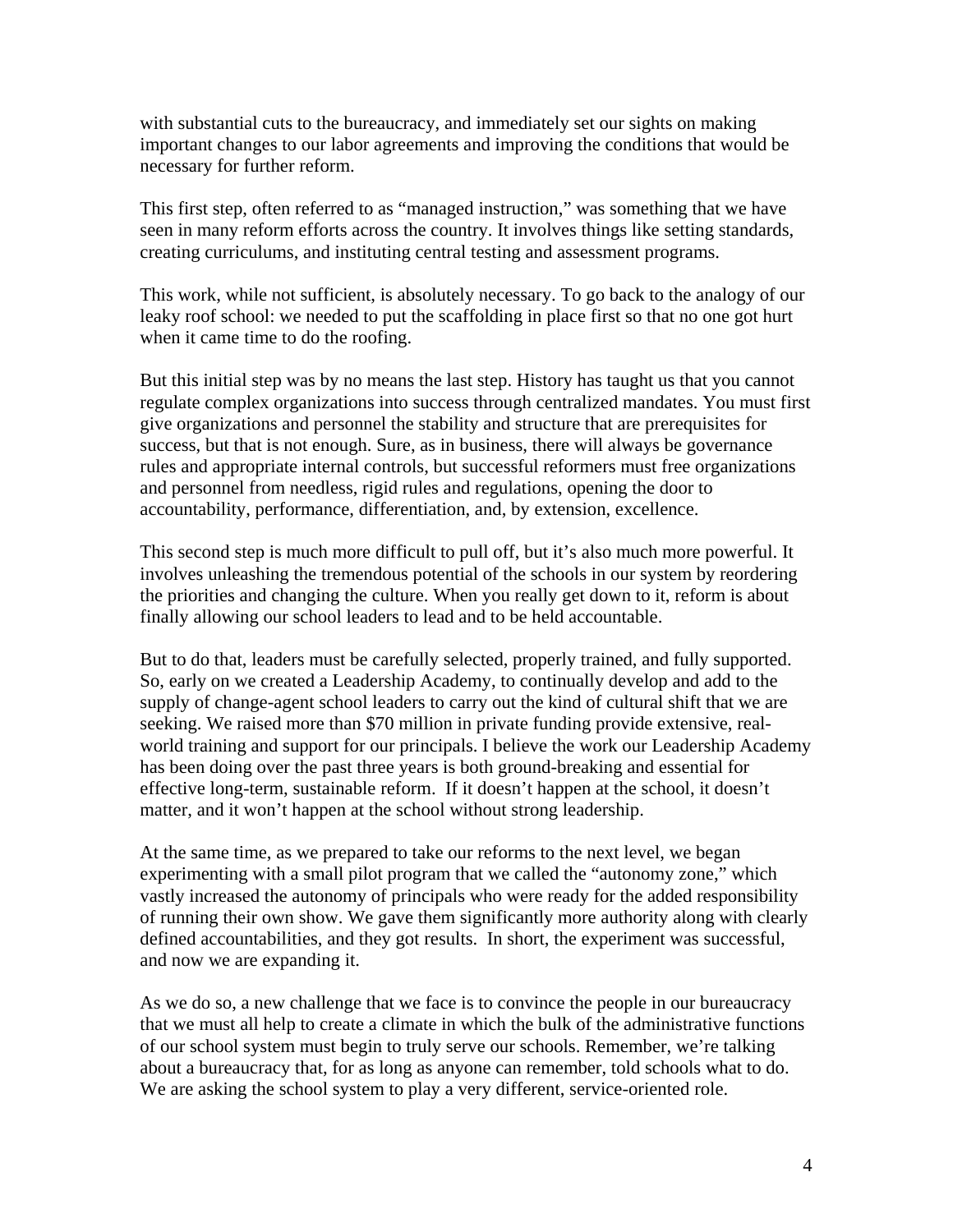III. CULTURE SHIFT: This is where we find ourselves today, attempting to do something that no major urban school system in America has managed to accomplish. Our reform strategy, which we call "Children First," is premised on the core belief that strong school-level leadership, empowered to build and support teams, to make instructional and managerial decisions, and prepared to be held accountable for student performance, will result in high-functioning schools. Our aim is to accomplish three fundamental cultural shifts:

- 1. To move from a culture of excuses to a culture of accountability.
- 2. To move from a culture of compliance to a culture of performance.
- 3. To move from a culture of uniformity to a culture of differentiation.

What do I mean when I talk about these key shifts in our school system culture?

First, moving from a culture of excuses—where we blame our failure on the kids, their parents, or a lack of resources—to a culture of accountability, where we take responsibility for the work we were hired to do: educate all children in our charge. Accountability starts at the top, with the mayor and me. In many ways, placing the ultimate accountability at the top was a necessary first step toward building an entire system that becomes infused with accountability. Lots of school systems have figured out how to hold students accountable, but we are showing the importance of holding everyone in the system accountable for student learning.

For me, this is the great strength of No child Left Behind, the national law that currently governs public education. It began replacing the culture of excuse with one of accountability by establishing clear metrics for success tied to standardized tests. But the NCLB accountability system still needs significant refinement if it is to be fully effective. That is why, beginning this September, all schools in our system will receive an annual progress report with a grade of A, B, C, D, or F based on student progress as well as absolute achievement. In addition, all of our schools will receive a qualitative review, during which independent reviewers will examine a full range of school processes and activities, but specifically focusing on schools' use of data to improve student achievement. Based on how well a school does on these evaluations, we will make toughminded decisions about both replacing principals and closing schools.

Let me be clear: test scores are important but this is about a lot more than test scores. We're talking about creating tools to track individual student performance to enable real data-driven decision-making, in the classroom and out. We want to be able to measure how every part of the organization does or does not affect student achievement. So while performance management is obviously crucial for us in our schools and classrooms right now, it also must extend beyond the schools to include the entire support structure of the school system.

Second, moving from a culture of compliance to a culture of performance: Building on the autonomy zone work I mentioned earlier, we recently had a group of 321 of our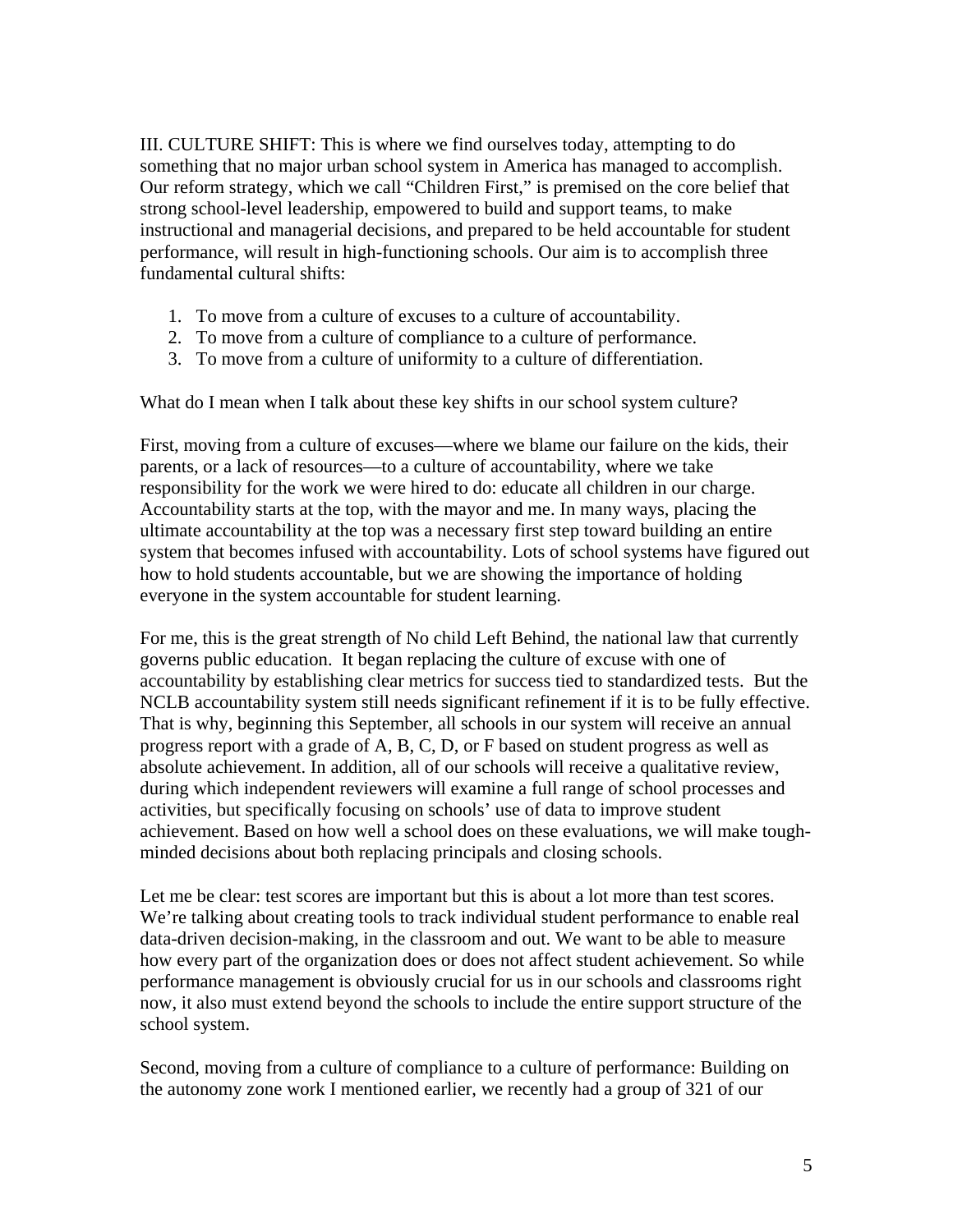principals voluntarily sign documents that show that we are very much in the thick of this culture overhaul. Three hundred twenty one, which is almost 25% of our schools, signed even though their own union told them not to. These principals accepted the challenge and signed performance agreements, explicitly taking responsibility for student performance outcomes. But unlike in the past, we are not talking about principal accountability without also giving them the real discretion and flexibility to achieve results on their own terms. So, this agreement also specifically spells out the ways we will leave them alone to do their work. This is crucial. These principals are committing to putting their tails on the line for their students, and they now have a document that they can waive at us anytime regulatory creep sets in and we are breathing down their necks more than we should.

Recognizing that real empowerment for school leaders involves providing them with real resources and the authority to spend them as they see fit, we are putting our money where our mouth is. If you follow the money here, you can see how this empowerment really plays out. Each empowerment school has received for the upcoming school year an average of \$250,000 more in discretionary spending than it would have under the prior system. Of that amount, \$150,000 came from significant cuts to the bureaucracy and \$100,000 represents money that used to be tied to mandated programs and services. It used to be that "the system" decided what schools needed. Those needs didn't necessarily coincide with what schools were asking for. Now, rather than giving them these services "in-kind," or giving them money with all sorts of rules and regulations attached, we're giving them money and letting them decide precisely where they need support to get the job done for their kids.

A major problem with the existing framework and culture is that there isn't a whole lot of cost-benefit analysis going on. We're now looking for our principals to make decisions about how they will get the best bang for the buck. With the additional money for their school budgets, principals are able to decide which goods and services they want to purchase—either from the school system itself or from outside vendors. Whether it is for fixing up the school or for buying professional development services, these decisions will no longer be made in a cubicle at the central or regional office, but at the site where our students will benefit from this new way of supporting and investing in their education. This is an extremely powerful change with tremendous potential in terms of shifting the culture of our school system: By acting as consumers of school system services, our principals will be shining a light on which services provided by the system are considered valuable and which ones are not.

In addition, our principals for the first time will be asked to evaluate the services they receive from the school system. I can't emphasize it enough: the schools need to be where the action is, not the central or regional offices.

In return, of course, our empowerment principals will be held to demanding accountability standards, which are spelled out in their performance agreements. We will carefully monitor what's going on at their schools—both in terms of quantitative results and qualitative assessments—and take action where necessary to be successful. The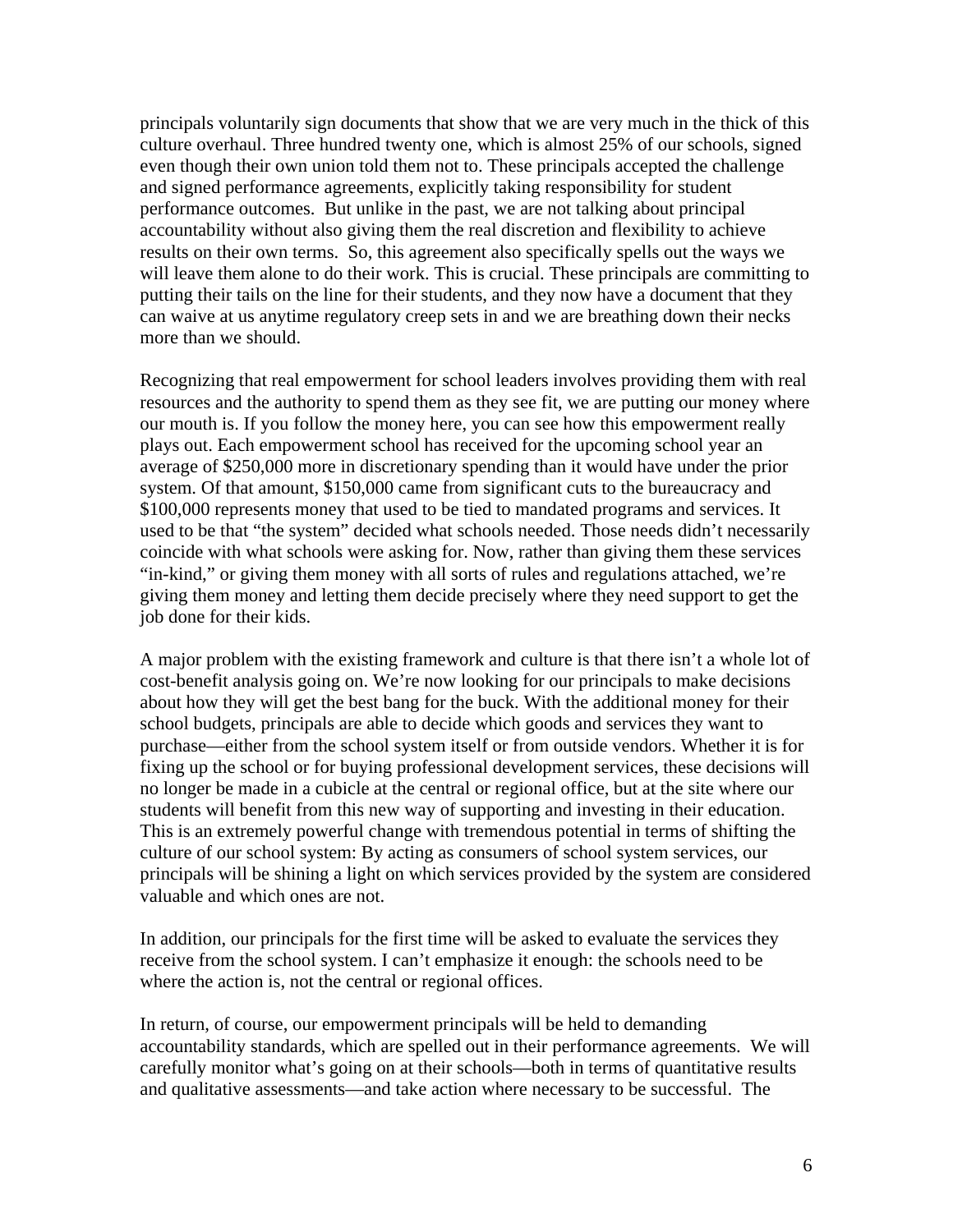journey from a culture of compliance to one of performance requires that empowerment and accountability work hand-in-hand—or otherwise, you risk getting little more than chaos.

Third, moving from a culture of uniformity to a culture of differentiation: We cannot continue to treat our employees as if they were all the same. We need to start differentiating based on employee talent and organizational need, just like other successful organizations do. This will not be easy.

The civil service system that forms the basis of public employment is deeply entrenched and resistant to change. The basic pillars of that system—life tenure, lock-step pay, and seniority—essentially mean that, whether you are good or bad or whether you work in a more challenging or less challenging school or whether your are qualified to teach in a hard-to-fill position like math or science or a not-so-hard to fill position you get paid the same, with differentiation based on your length of service. This structure not only undermines the meritocracy that we need to create and support in public education, it also means that talent tends to gravitate toward the higher-performing schools and away from the more challenging ones. If you get paid the same, why take on the harder challenge?. The resulting maldistribution of human resources has real consequences for our students in high-needs communities.

Fortunately, we are beginning to change the culture of employee uniformity in New York City. Our most recent agreement with the teachers' union, the United Federation of Teachers, puts an end to the unfortunate practice of teachers being able to insist on transferring from one school to another based solely on their seniority. In our system, more than 2,500 teachers would invoke such transfers each year and neither the principal nor anyone else at the receiving school could say anything about it. Now, we've created a free market in teacher transfer and only those that the school wants to have join them will be hired.

In addition, we have begun the process of using pay to differentiate our employees based on need and talent. We have a bonus program for principals and assistant principals based on student performance. And now, for the first time, we are able to offer generous signing bonuses for experienced math, science, and special education teachers traditionally our hardest spots to fill. In September, more than 100 of these teachers will start in our schools. We are also now able to hire "lead teachers." That means taking our very best teachers and giving them a \$10,000 a year pay hike to help mentor and support other teachers in our high-need schools. We will have 150 lead teachers in our most challenging schools come this September.

These are important first steps toward work-force differentiation and I believe that they will bear fruit. But make no mistake about it: we have a long road ahead of us. We need to create a real meritocracy to replace the current civil-service culture of uniformity in public education. We need substantial merit pay, based on student performance, and a system that enables us to remove unsatisfactory employees in a fair but reasonable way. This will take hard work and time but the path forward is clear and necessary.